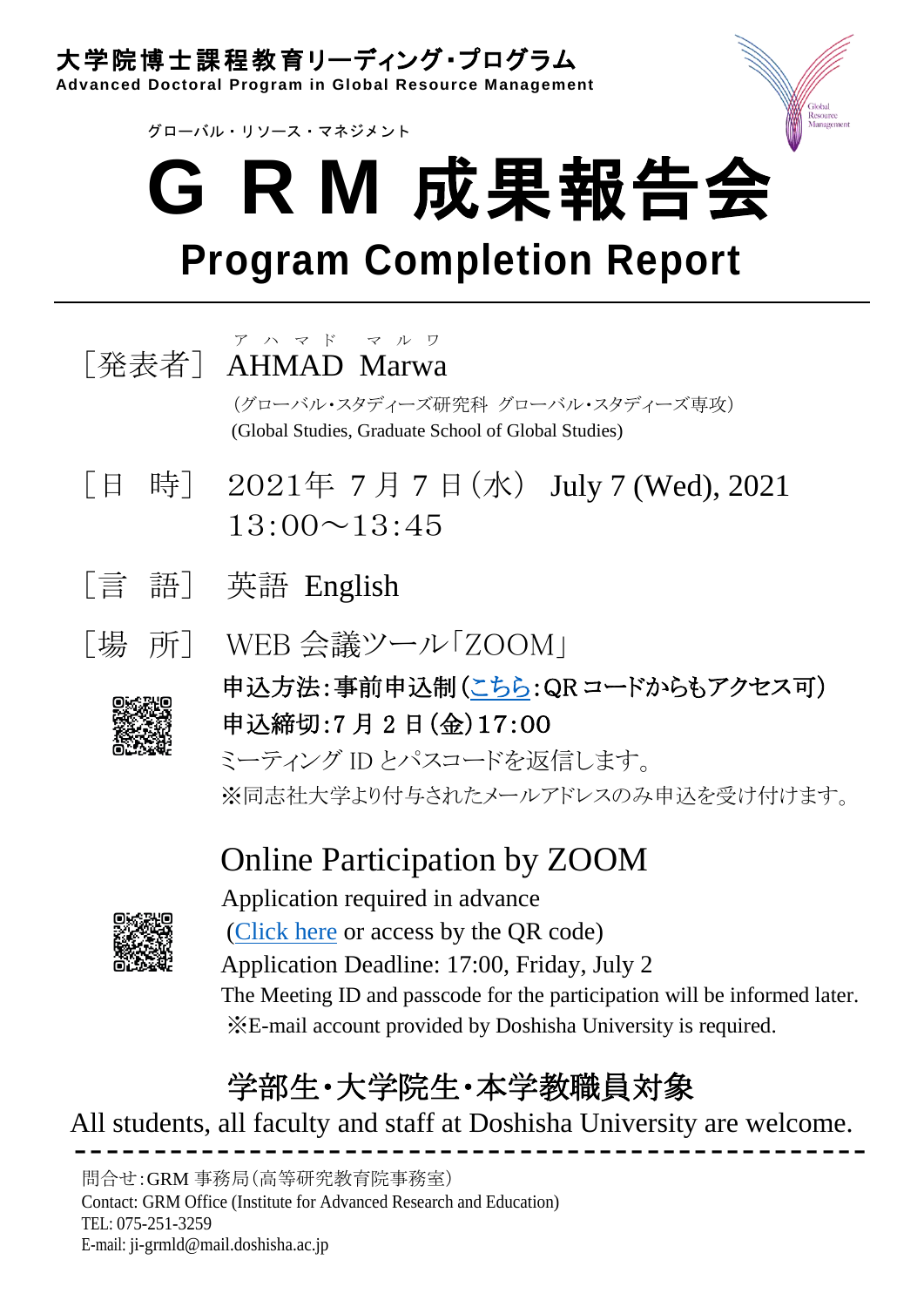## 大学院博士課程教育リーディング・プログラム

**Advanced Doctoral Program in Global Resource Management**

グローバル・ リソース・ マネジメント

# **G R M** 成果報告会

## **Program Completion Report**

#### [発表者] HOSNIEH Elham ホ ス ニ エ ー エ ル ハ ム

(グローバル・スタディーズ研究科 グローバル・スタディーズ専攻) (Global Studies, Graduate School of Global Studies)

- [日 時] 2021年 7月14日(水) July 14 (Wed), 2021 13:00~13:45
- [言 語] 英語 English
- [会 場] 今出川校地(烏丸キャンパス) 志高館 GRM コモンルーム〔2階〕 IMADEGAWA: Shikokan GRM Common Room (2F)

## 京田辺校地 訪知館 GRM コモンルーム〔1階〕 KYOTANABE: Hochikan GRM Common Room (1F)

※テレビ会議システムで両校地を接続(発表者は今出川校地から発表します。) The presentation will be distributed to each campus via TV conference system. (The speaker will give the presentation in Imadegawa campus.)

学生はオンライン参加のみ(教員のオンライン参加も可)

申込方法:事前申込制[\(こちら:](https://grm.doshisha.ac.jp/jpn/information/view.php?c=news_events_1&pk=1623909295)**QR** コードからもアクセス可) 申込締切:7月 9 日(金) 17:00

会議室の ID とパスワードを返信します。 ※同志社大学より付与されたメールアドレスのみ申込を受け付けます。

### Online Participation by ZOOM



Registered students may participate by ZOOM. Faculties will participate either at the GRM Common Room or by ZOOM. Application required in advance [\(Click here](https://grm.doshisha.ac.jp/eng/information/view.php?c=news_events_1&pk=1623991891) or access by the QR code) Application Deadline: 17:00, Friday, July 9 The ID No. and password for the participation will be informed later. ※E-mail account provided by Doshisha University is required. --------------------------------------------------